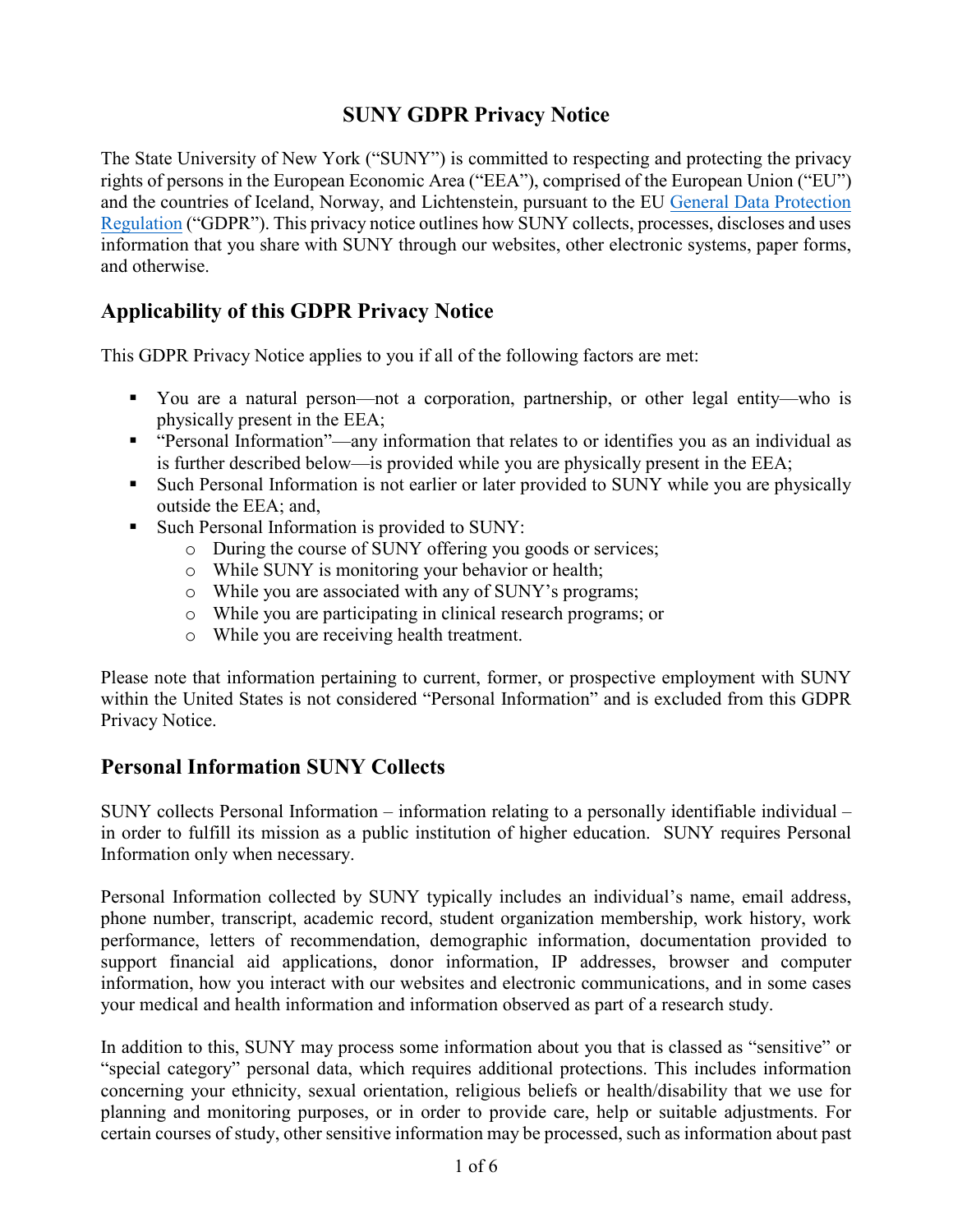criminal convictions, working with children or vulnerable adults, and your fitness to practice in certain regulated professions.

Access to, and the sharing of, your "sensitive" personal data are carefully controlled. You will normally be given further details about our use of any such data when we collect it from you.

### **Legal Basis for Processing Your Personal Information**

SUNY's processing activities of your Personal Information may rely on different lawful grounds depending on the circumstances. Generally speaking, we typically rely upon one or more of the following lawful bases to process your Personal Information under the GDPR:

- Necessity to enter or for the performance of a contract (e.g., online applications, information provided when enrolling, or for payment information to pay tuition)
- Necessity of SUNY's legitimate interests or those of third parties (e.g., evaluate candidates for admissions, financial aid, housing, and/or maintain a community for alumni)
- Necessity of SUNY's compliance with legal requirements imposed by state or federal law
- Consent (e.g., for the research projects you may participate in; for processing of special categories of personal data)

We consider the processing of your Personal Information to be either necessary for the performance of our contractual obligations with you (e.g. to manage your education, student experience and welfare while studying at SUNY), necessary for compliance with a legal obligation (e.g., visa monitoring), necessary for the performance of tasks we carry out in the public interest (e.g., teaching and research), or necessary for the pursuit of the legitimate interests of SUNY or an external organization (e.g., to enable your access to external services). SUNY requires you to provide us with any information we reasonably ask for to enable us to administer our relationship with you. If we require your consent for any specific use of your personal information, we will collect it at the appropriate time, and you can withdraw this at any time. Where we ask for any "sensitive" information, such as that concerning your ethnicity, sexual orientation, religious beliefs or health/disability, you will normally have the option to refuse your consent by not supplying it.

### **How SUNY Obtains Personal Information**

SUNY obtains your Personal Information:

- *From You, the Data Subject*: SUNY may receive your Personal Information when you visit SUNY's websites, apply for or attend classes or programs, apply for or take online courses, travel with SUNY to a location in the EEA, attend events sponsored by SUNY in the EEA, participate in clinical research, voluntarily or involuntarily receive medical treatment or services, or otherwise interact with SUNY in the EEA.
- *From Third Parties*: SUNY may also receive your Personal Information from third parties. Examples include, without limitation, exam scores received from testing agencies, and registration information received from third parties that administer online courses. SUNY also may receive information from other individuals or institutions who provide treatment and services, from public health services, from law enforcement, and from other clinical researchers, as well as from those who process the information provided on behalf of these entities.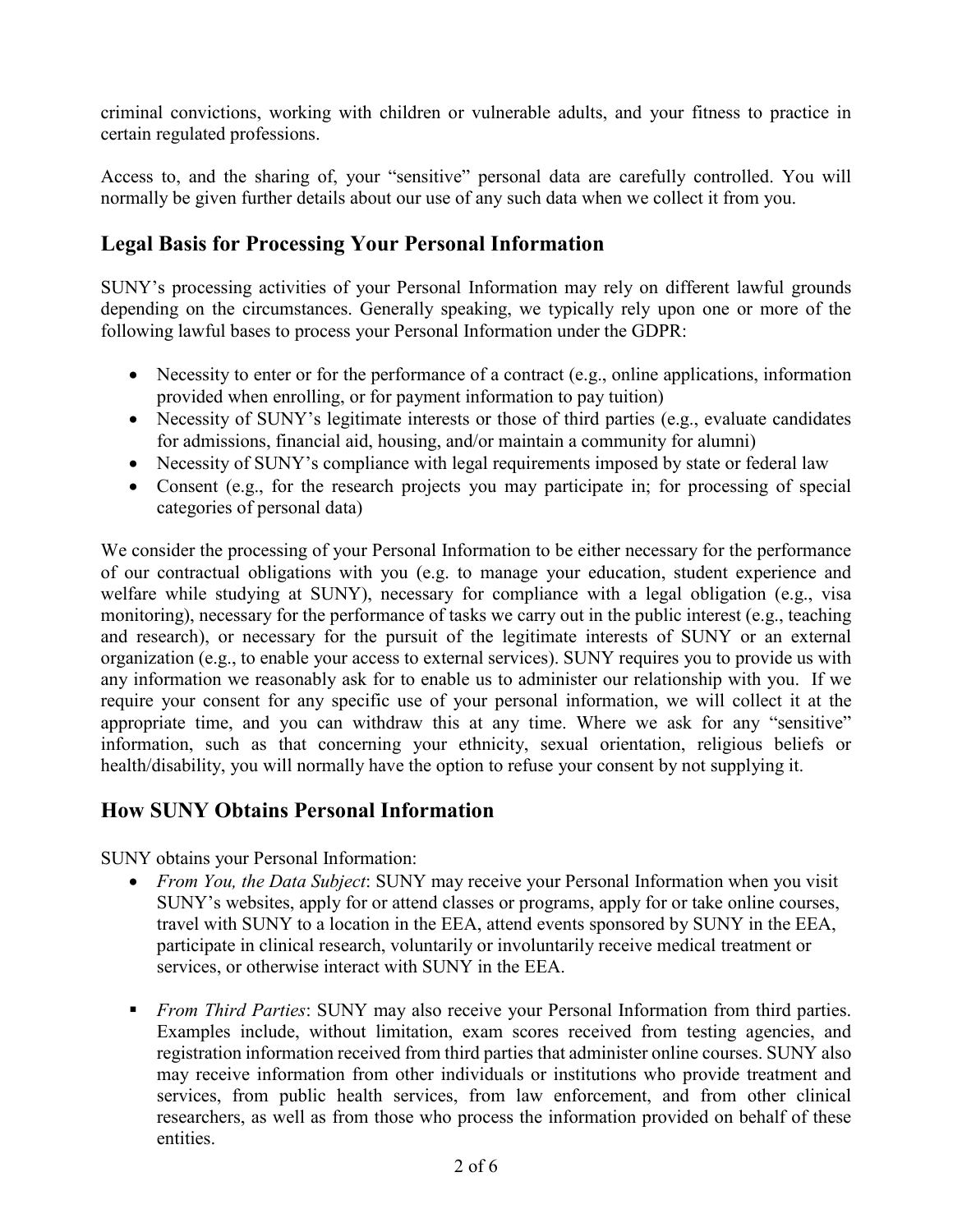Certain Personal Information collected by SUNY is required for SUNY to be able to provide you with educational services, employment, or treatment as a patient. In the event you do not provide such information, SUNY may be unable to provide you with the requested services.

### **Use of Personal Information**

How SUNY uses your Personal Information depends upon the context in which it was provided:

- Prospective Students SUNY uses your Personal Information in order to consider you for admission to a campus or a particular program, to award financial aid and merit-based scholarships, and to track the effectiveness of our communications and programs
- Students SUNY uses your Personal Information to provide you higher education services, comply with our legal obligations, enforce SUNY policies and procedures, and to improve the overall student experience on our campuses and effectiveness of our programs. Some examples of these include registering you for classes, tracking attendance, evaluating your academic performance, submitting required reports to federal and state regulatory authorities and our accrediting bodies, providing you with academic and career advising, providing housing and food services, evaluating student organizations, evaluating academic programs, and providing letters of recommendation and transcripts to prospective employers or other institutions.
- Alumni & Friends SUNY uses your Personal Information to track, maintain, and evaluate our relationship with you, provide you with communications and invitations to campus events, assist you with obtaining employment or admission to another educational institution or program, and to evaluate academic and employment outcomes.
- Prospective Employees SUNY uses your Personal Information to consider you for employment, evaluate the effectiveness of our recruitment programs, establish minimum requirements for positions, and to improve the attractiveness of SUNY as an employer
- Current Employees SUNY uses your Personal Information to perform necessary tasks related to your status as an employee, to contact the appropriate person in the event of an emergency, to investigate violations of SUNY policy, to improve the overall employment experience at SUNY.
- Patients SUNY uses your Personal Information to deliver health care services including billing and submission of claims to insurance companies, responding to your inquiries regarding your experience as a patient, complying with federal and state reporting requirements, and providing information to accrediting bodies
- Research Participants SUNY uses your Personal Information to fulfill the objectives of a particular research project, and to provide any promised compensation or other incentives

SUNY may use your Personal Information for other purposes and will provide you with specific information at the time such alternate use arises.

# **Sharing of Your Personal Information**

SUNY does not sell your Personal Information and only shares your Personal Information with third parties if there is a legitimate institutional need to do so. SUNY may share your Personal Information with the following recipients: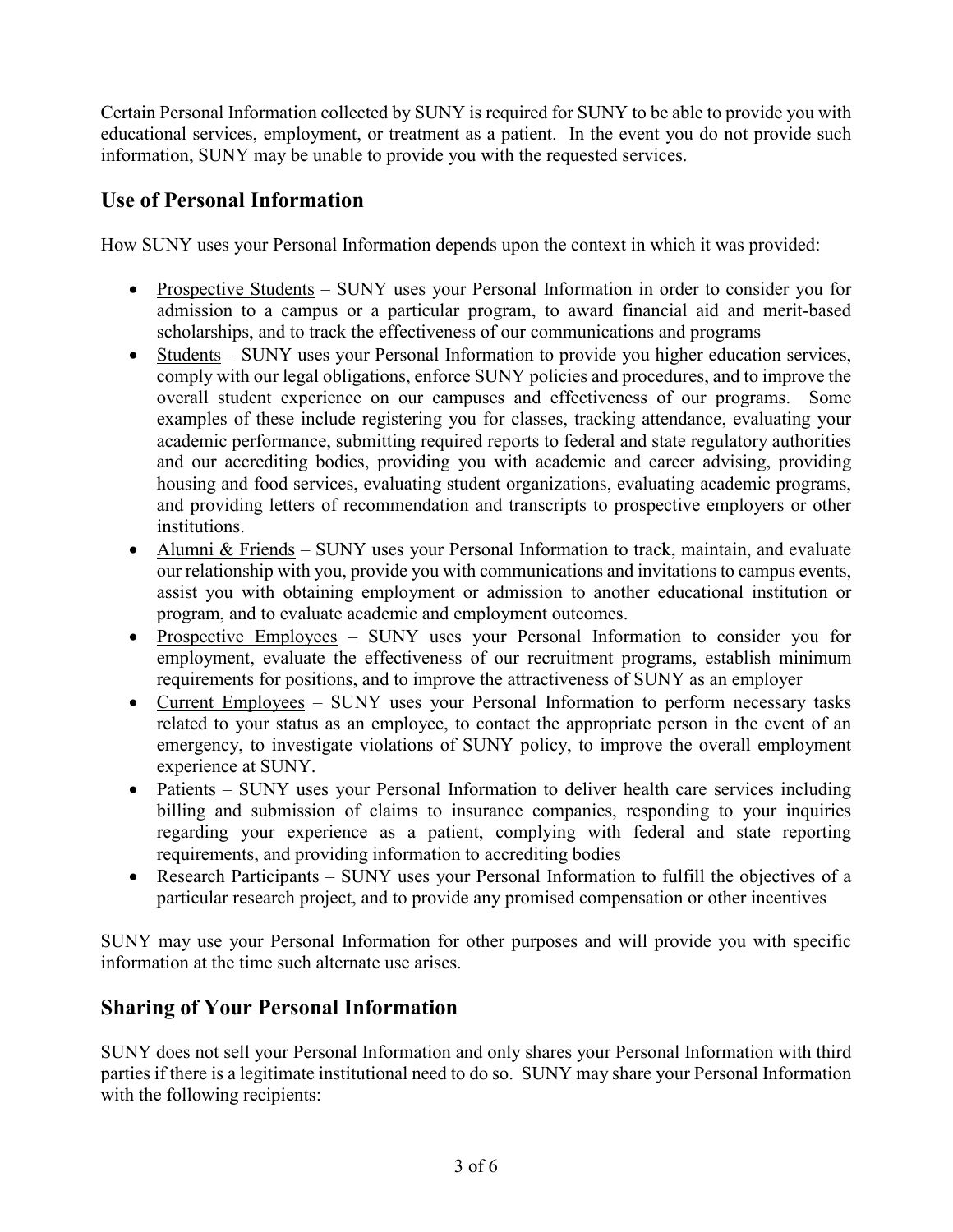- With SUNY System Administration and other campuses within the SUNY System in order to govern, administer, and improve the SUNY system.
- With SUNY's affiliated entities including the Research Foundation for the State University of New York, individual campus foundations, campus faculty student associations, and other affiliated entities in order to provide ancillary services.
- With SUNY's service providers that need access to your Personal Information in order to provide SUNY with services necessary to fulfill SUNY's mission or improve the SUNY student or employee experience.
- With accrediting agencies in order to obtain or maintain accreditations for SUNY's and its affiliates various programs.
- With the Federal, State, and local governments or regulatory authorities as required by law or as necessary to fulfill the mission of SUNY.

Please note that the University may provide anonymized data developed from Personal Information to third parties, such as government entities and research collaborators, and that such anonymized data is outside the scope of this GDPR Privacy Notice.

## **Your Rights Regarding your Personal Information**

SUNY is committed to facilitating the exercise of the rights granted to you by the GDPR in a timely manner. In the context of our processing activities that are subject to the GDPR, you have the following rights regarding your personal information:

- **Access, correction and other requests** You have the right to obtain confirmation of whether we process your personal data, as well as the right to obtain information about the personal data we process about you. You also have a right to obtain a copy of this data. Additionally, and under certain circumstances, you may have the right to obtain erasure, correction, restriction and portability of your personal data.
- **Right to object** You have the right to object to receiving marketing materials from us by following the opt-out instructions in our marketing emails, as well as the right to object to any processing of your personal data based on your specific situation. In the latter case, we will assess your request and provide a reply in a timely manner, according to our legal obligations.
- **Right to withdrawal consent** For all the processing operations that are based on your consent, you have the right to withdraw your consent at any time, and we will stop those processing operations as allowable by law.

In addition to the rights provided by the GDPR, you may also have rights with respect to your Personal Information pursuant to U.S. federal law, state law, and/or SUNY policy. These include, without limitation, policies pertaining to student education records and policies pertaining to certain health records that SUNY maintains.

In order to exercise any of these rights, except the right to file a complaint with an EU supervisory authority, you should submit your request to the identified GDPR SUNY contact listed at the bottom of this Notice.

Please note that when you make requests based on these rights, if we are not certain of your identity, we may need to ask you for further personal information to be used only for the purposes of replying to your request.